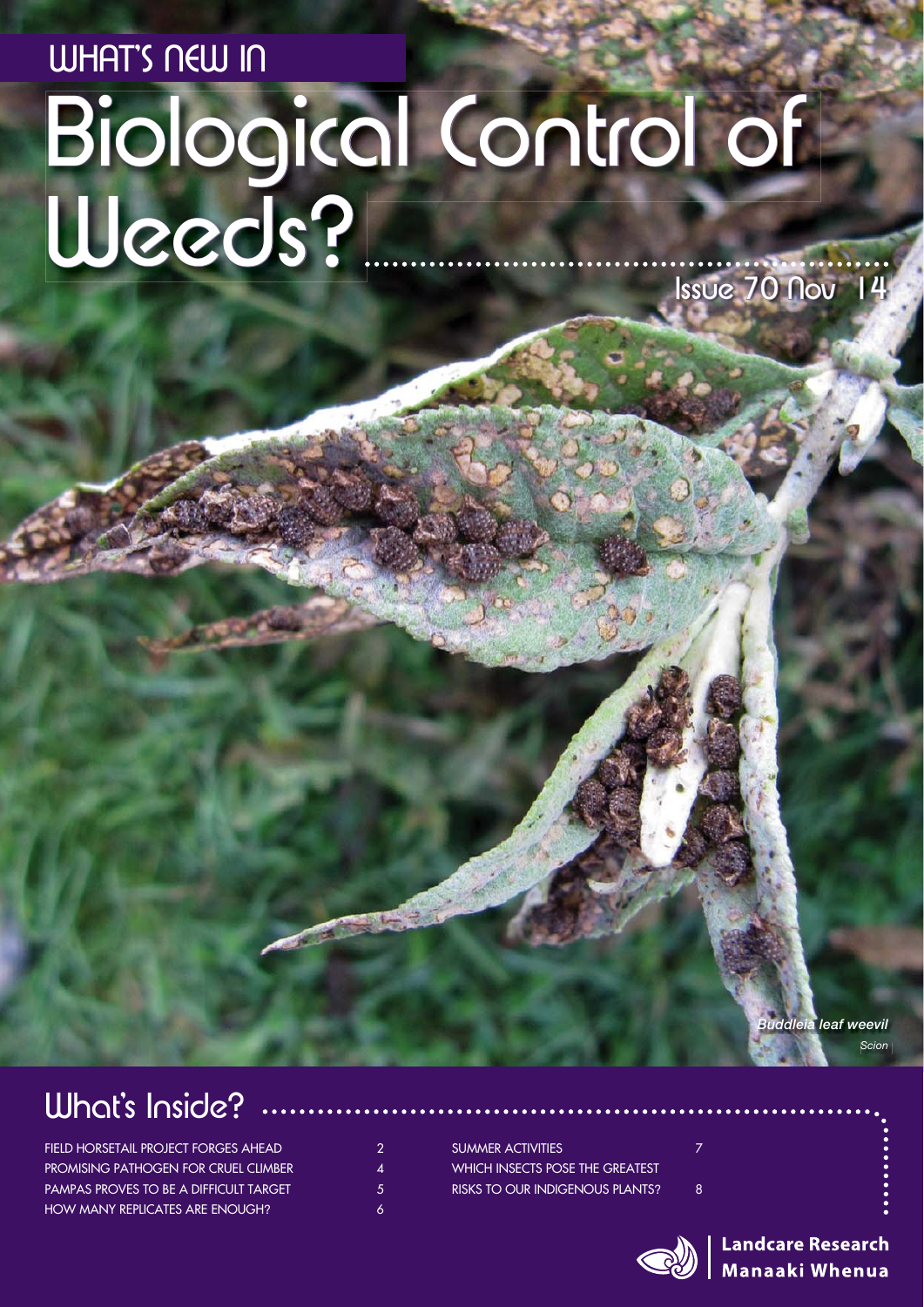### Field Horsetail Project Forges Ahead

Last year, the Lower Rangitikei Horsetail Control Group successfully applied to the Sustainable Farming Fund for a grant to investigate biological control options for field horsetail (*Equisetum arvense*). Field horsetail is an ancient fern-like vascular plant that is a significant weed in New Zealand as well as other Southern Hemisphere countries including Madagascar, South Africa, South America, and Australia. It made its way to New Zealand in the early 1900s from Eurasia (possibly as a passenger with iris root stock from Japan). Like many of New Zealand's weeds, it is toxic and unpalatable to stock, reducing pasture quality. The stems contain silica, which is not digestible, but more serious is the condition of 'equisetosis', which is brought on by grazing the plant, leading to acute thiamine deficiency in horses and cattle. Field horsetail also prevents recruitment of native seedlings and it grows well around river margins, blocking waterways and causing flooding. The plant reproduces and spreads by producing spores (as other ferns



Field horsetail (Equisetum arvense) and rough horsetail (E. hyemale) sites sampled for invertebrates and plant pathogens.

do), but also vegetatively via stolons and tubers. In some areas field horsetail has been unwittingly spread around in gravel extracted from infested areas. Now designated an unwanted organism, it is illegal to knowingly grow or transport the plant within New Zealand. Two other closely-related species have also found their way here – *E. hyemale* (rough horsetail) and *E. fluviatile.* Rough horsetail has not shown the invasive tendencies seen by field horsetail and *E. fluviatile* has been successfully eradicated.

Field horsetail prefers the wetter regions of New Zealand and is now widespread in Whanganui, Rangitikei, Taranaki, parts of Wellington and the West Coast of the South Island. But it has also been recorded on the east coast in Havelock North, Marlborough, Canterbury and Otago. Traditional control measures using herbicide are costly and not always successful. "It is not a plant that can be controlled easily by applying herbicide,"

explained Lindsay Smith, who is leading the project. "Because the plant has a deep root system, it is difficult to find chemicals that penetrate deep enough into the roots to be effective," he added. As a result, field horsetail is not able to be controlled adequately and biocontrol might be the only hope of managing the plant and preventing further spread. New Zealand is the first country to investigate the use of biocontrol agents to manage this plant.

Recently we have completed an important first step, a survey to see what natural enemies are already attacking field horsetail in New Zealand. "It is important to get an idea of what is already here, what niches are already occupied and which organisms may compete with, parasitise or predate on any introduced agents," explained Lindsay. The survey mainly focused on field horsetail but two rough horsetail sites were also sampled (see map).

The invertebrate samples were taken by beating field horsetail plants over a sheet and collecting what was dislodged from the plant. The samples produced only 19 generalist herbivorous species and there were extremely low levels of damage seen on the plants. It was a similar story with the pathogens collected, with most being generalist species that occur commonly in commercial crops (e.g. *Phoma* spp.). A total of 38 pathogens were recovered by collecting plants with disease symptoms and then cultivating the fungal colonies on potato dextrose agar plates so they could be identified using DNA sequence analysis. Two species found might have some potential to be developed into mycoherbicides, but the size of the market for such a product is likely to be too small for this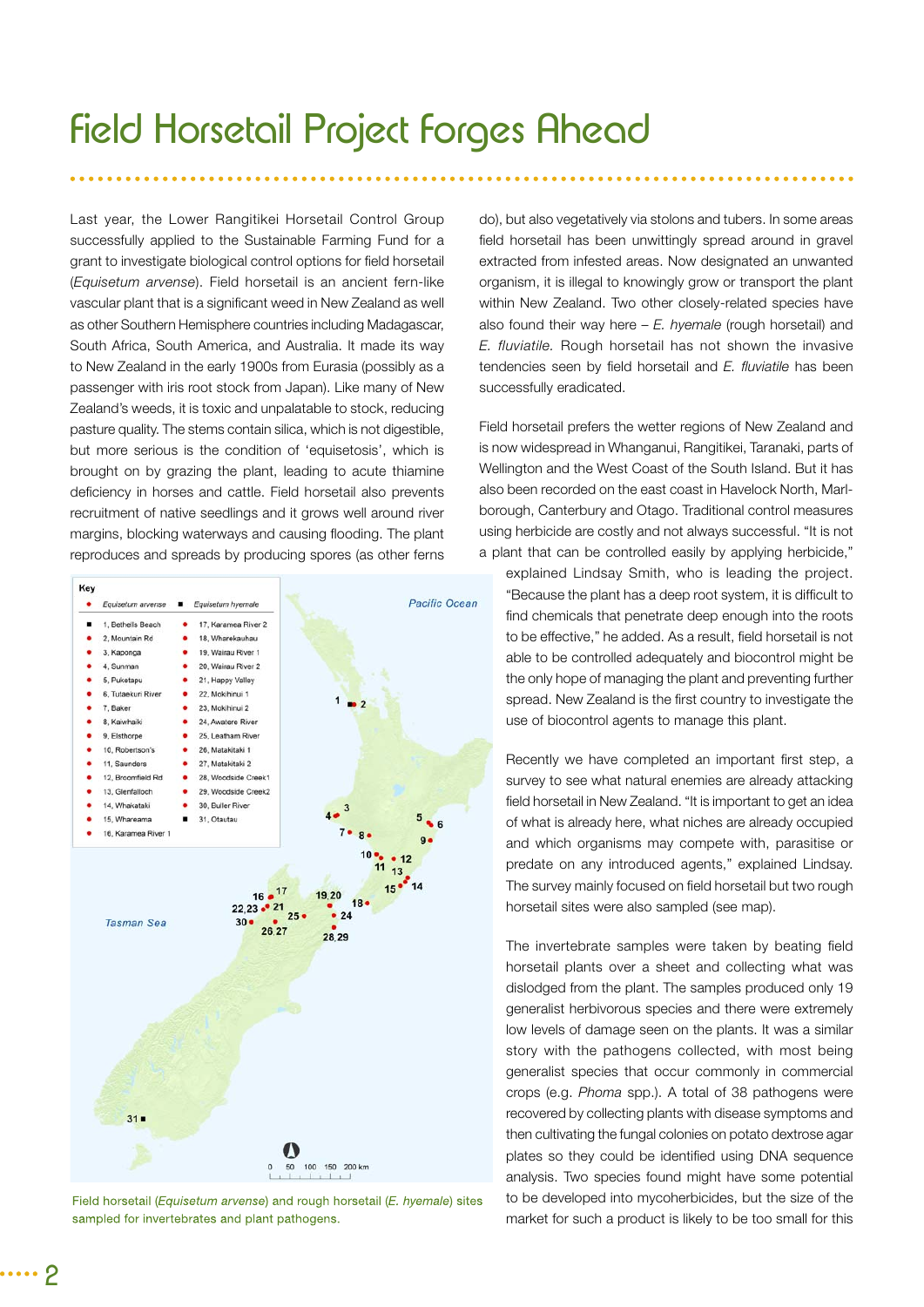to be economic; and so classical biocontrol options look more promising at this stage and are being investigated first.

It was clear from the survey, that compared with other weeds in New Zealand, the invertebrate fauna associated with field horsetail is depauperate. This was supported by the lack of damage seen on the plants, with <1% of the foliage showing any signs of feeding by insects. There were few predatory insects but an abundance of spiders, which were likely to be using the field horsetail plants as a convenient habitat. Therefore there is considerable scope for the introduction of host-specific invertebrate biocontrol agents that could markedly reduce the vigour of field horsetail in New Zealand.

Four potential insect agents from the UK are currently undergoing host-range testing at the Lincoln containment facility. They include a flea beetle (Hippuriphila modeeri), a weevil *(Grypus equiseti*), and two sawfly species (*Dolerus germanicus* and *D. vestigialis*). Despite their misleading name, sawflies are in fact a type of herbivorous wasp, and are notoriously difficult to rear in captivity. As adults the males and females look quite different and can easily be told apart. They hibernate over winter and can emerge from this diapause at different times depending on environmental factors. As if this isn't enough, they have quite elaborate courtship rituals requiring the right environment to get the females "in the mood"! Figuring out these requirements and replicating them in a containment facility can be a big challenge. "So far, though, we have managed to produce enough sawflies to get host-testing underway, and the larvae appear to be capable of inflicting severe damage to above-ground foliage, grazing it down to ground level," said Lindsay.

The flea beetle is easier to manage in containment but there are questions about whether it would be an effective agent. The larvae mine the thin needle-like fronds of the plant, which stunts plant growth but doesn't compare favourably to the damage caused by the other agents.

The weevil appears to be the most promising of all. Adults lay their eggs near the top of the plant and the larvae then bore into and down the central stem, killing all of the above-ground material. Larvae continue to bore down into the root system, causing complete collapse of the stem. "Initial host-testing results are promising and the weevil is so effective that we are beginning to wonder whether any other agents would be needed; however, it is good to have the other species as a backup. Also, depending on the phenology and emergence rates of the weevil, the sawfly larvae could inadvertently eat the weevil eggs or disrupt the larvae, which would be counterproductive," said Simon Fowler. All of these agents co-exist in the UK but the environmental conditions are slightly different here and subtle differences in the climate or the niche-overlap might constrain their ability to colonise the plants. We plan to study likely interactions further.



Sawfly (Dolerus germanicus) laying eggs on horsetail in containment.

Two fungal pathogens, *Stamnaria persoonii* and *Ascochyta equiseti*, available overseas appear to be specific to field horsetail and look like promising agents, and could also be considered later if needed.

To conclude, the prospect of finding agents to manage field horsetail looks very encouraging. There aren't any plants even closely related to field horsetail in New Zealand's indigenous flora, which makes the logistics of host-range testing simpler and the chance of non-target attack minimal. Although the plant has been grown for medicinal properties overseas, it hasn't been used here for this purpose, which will reduce the hurdles required to gain approval to release biocontrol agents. The agents that have been selected are likely to be host-specific and all have been shown to damage field horsetail to varying degrees. With host-testing proceeding at a good pace, it is likely that an application will be made to EPA to release field horsetail agents in 2015.

*The Lower Rangitikei Horsetail Control Group represents a diverse group of landowners and managers who have a*  significant problem with field horsetail, and who have come together to try to find a better solution. Alastair Robertson *chairs the group, which also includes other arable and pastoral farmers, and representatives from the aggregate extraction industry, district and regional councils, the New Zealand Landcare Trust, and Landcare Research as the science advisor.*

#### CONTACT: Lindsay Smith

smithl@landcareresearch.co.nz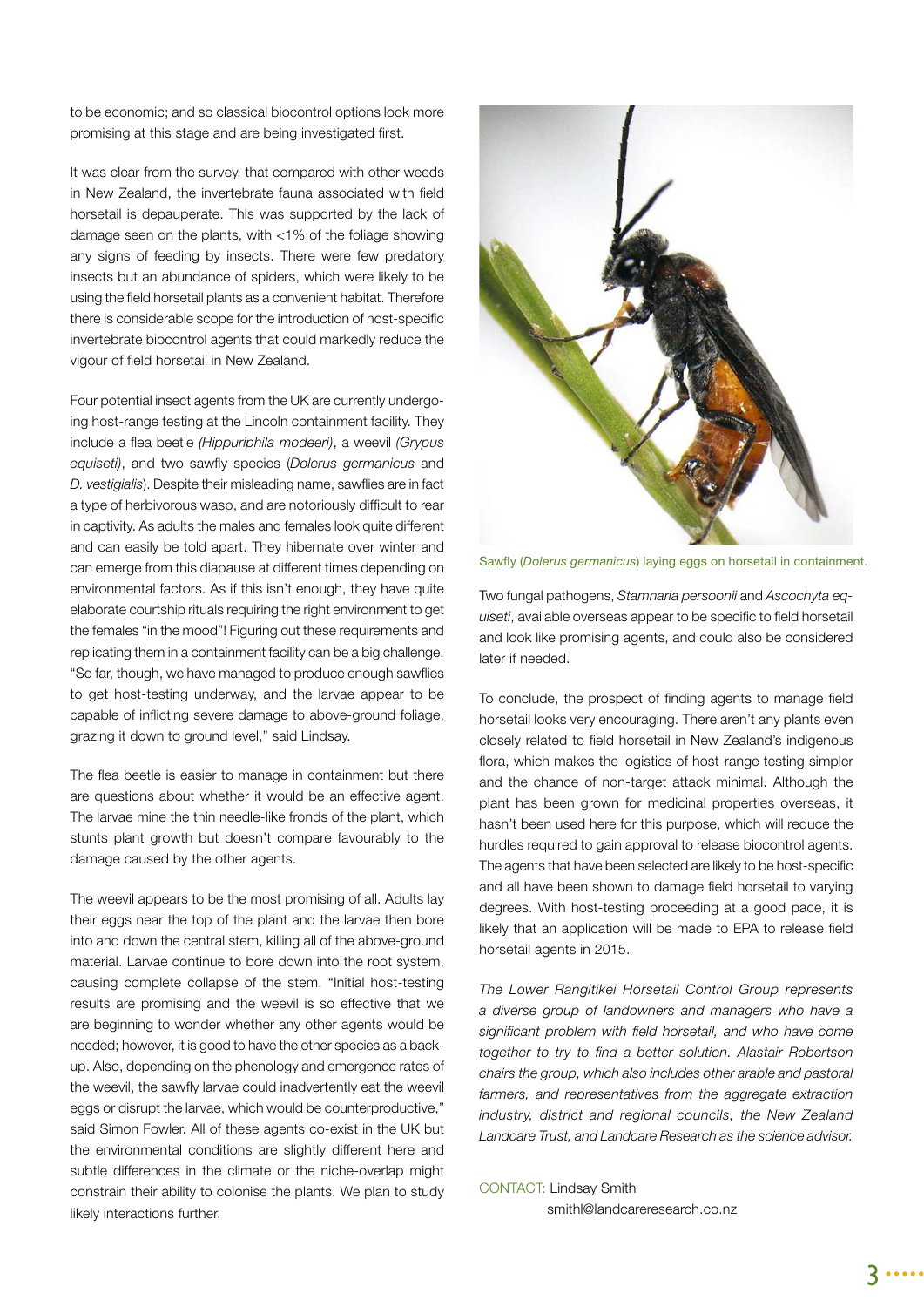The invasive climber *Araujia hortorum* is pollinated by insects, especially moths, and so is usually referred to as moth plant in New Zealand. However, a secretion inside the flowers sometimes traps and kills these winged visitors, so it is also known as cruel plant. It isn't just the insect-murdering reputation of this vine that makes it unpopular in New Zealand. Moth plant grows quickly, smothering desirable vegetation, and its milky sap is a poisonous skin irritant.

Towards the end of 2011 we were granted permission to release the first biocontrol agent for moth plant, a beetle (Colapsis *argentinensis*). Unfortunately releases of the beetle have not yet begun due to increased restrictions in South America around the exportation of native biodiversity. Confirming and meeting the new requirements is proving to be a protracted business. The earliest that beetle releases could begin would be spring 2015 and, paperwork permitting, a second agent might also be ready for release at that time.

A rust (Puccinia araujiae) was identified by Rolf Delhey and Mirta Kiehr, from Universidad Nacional del Sur in Bahía Blanca, Argentina, as the most promising pathogen found during surveys in the native range. More recently Freda Anderson at CERZOS, also in Bahía Blanca, has built on their work by confirming their findings about its life cycle. "The rust is microcyclic and autoecious, which means it only has two types of spores (some have as many as five) and it completes its life cycle on moth plant, without the need for any other host," confirmed Freda. However, unfortunately the rust is commonly attacked in the field by another fungus, a hyperparasite. It has proven quite challenging to get rid of this unwanted parasite, which can quickly overgrow and kill rust colonies.



Moth plant rust with hyperparasite (*Cladosporium*) inset.

Fortunately Freda is no stranger to difficult lab work and is now well on the way to obtaining a clean colony of the rust and is confident of success. The rust only grows on living plants, so Freda took plant material with rust pustules on it from the field and surface-sterilised the tissue to get rid of other organisms. She then cut small (2.5 mm) discs of infected tissue and put these onto agar plates. Once telia (resting spores) had germinated on the plates the cleanest ones were selected and suspended over moth plant for 24 hours in an environment favourable for infection. This allowed healthy plants to be inoculated with basidiospores, and in due course new pustules would develop. Meanwhile, Freda kept the agar plates, and if the hyperparasite developed on them then plants infected with material from those plates were assumed to be contaminated and were destroyed. The remaining plants provided material to repeat the process, gradually reducing the hyperparasite infection. "But wouldn't you know it, the hyperparasite was still there in my fourth generation!" reported Freda. "So I started all over again and I think I now have several new fourth-generation plants free of the hyperparasite."

Meanwhile, Freda also completed the work begun by Rolf and Mirta to establish the host range of the rust. "We knew this pathogen would not be specific to just moth plant because it had been reported from several hosts in the field," reported Jane Barton (contractor to Landcare Research). However, the reported hosts were close relatives (belonging to the same subtribe as moth plant, Oxypetalinae) not present in New Zealand. Not many plants in the same family as moth plant (Apocynaceae) are present and valued in New Zealand. Notable exceptions are native jasmine (*Parsonsia* spp.) and the favourite food of monarch caterpillars: blood flower (Asclepias *curassavica*) and swan plant (*Gomphocarpus* spp.). Luckily, testing showed these are not at risk. One plant that was not able to be tested is the minor ornamental tweedia (*Oxypetalum caeruleum*). Since tweedia is in the Oxypetalinae subtribe it is likely to be a host to the rust. The trade-off between protecting this plant and bringing a serious weed potentially under control will need to be weighed up as part of the EPA process. An EPA application is currently being prepared, which will be submitted by Northland Regional Council, on behalf of the National Biocontrol Collective, before Christmas.

*This project is funded by the National Biocontrol Collective.*  More information about the moth plant rust application can be found at: http://www.landcareresearch.co.nz/science/ plants-animals-fungi/plants/weeds/biocontrol/approvals/ current-applications/moth-plant.

CONTACT: Jane Barton Jane.Barton@ihug.co.nz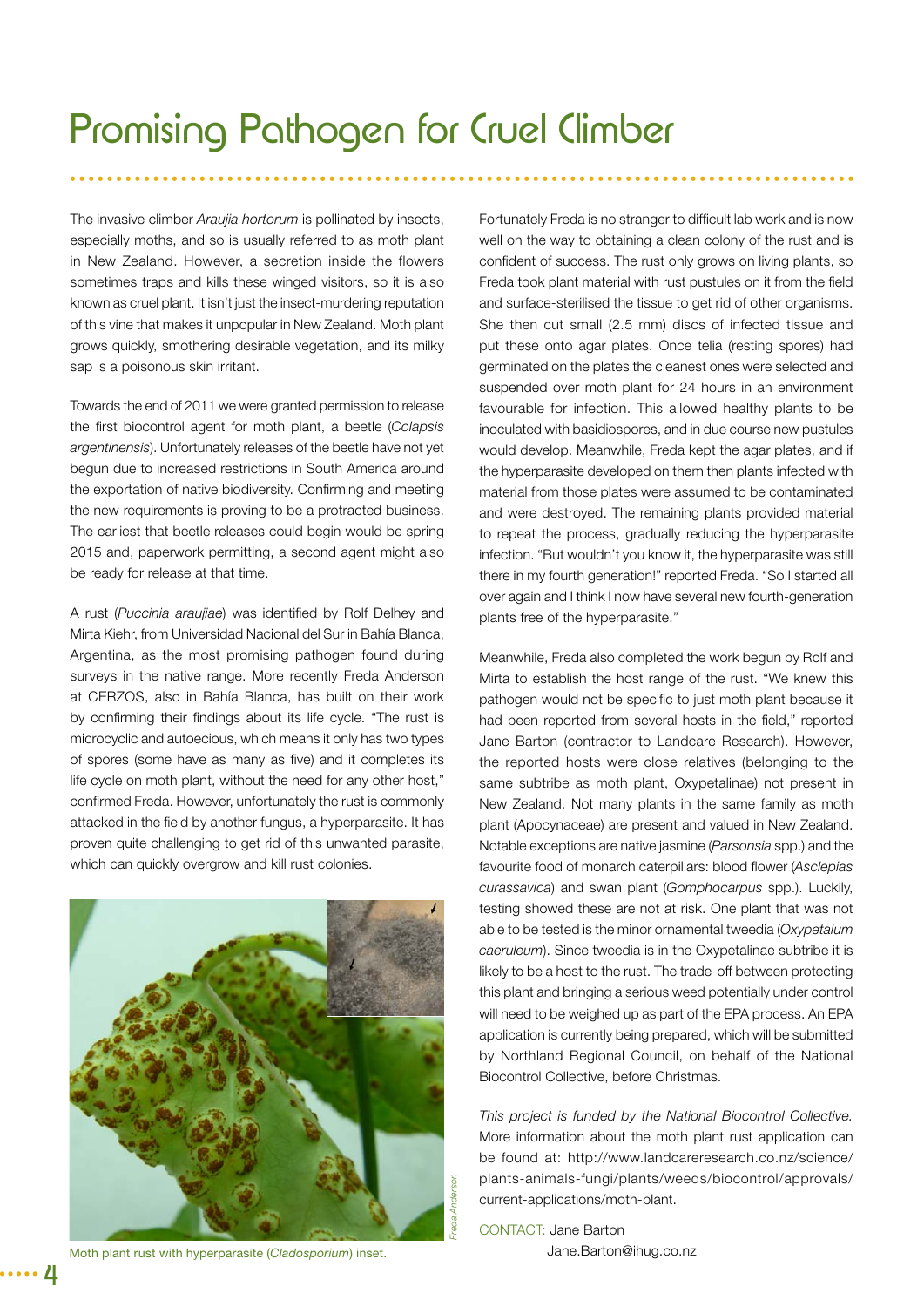### Pampas Proves To Be a Difficult Target

When we first considered the feasibility of biocontrol for pampas (*Cortaderia* spp.) back in 2000 we concluded that it would likely be a difficult target. No potential agents were known and agents with a high level of specificity would be needed to avoid harming our closely-related native toetoe (*Austroderia* spp.). After three years of searching for potential biocontrol agents pampas has indeed proven to be a difficult target, but not always for the reasons we expected!

We initially planned to look for agents in Argentina, the only place in South America where both the problem species in New Zealand, *Cortaderia jubata* and *C. selloana,* were reported to occur. "That was when we discovered that *Cortaderia* taxonomy doesn't resolve the genetic complexity in the group, with molecular studies quickly showing that *C. jubata* and *C. selloana* from Argentina were not the same as material in New Zealand of the same name," explained Gary Houliston. We were able to quickly match our *C. jubata* with material in southern Ecuador, but a match for *C. selloana* proved much trickier. With the help of a number of South American collaborators we sourced and genotyped more material from Argentina plus from Uruguay, Brazil and Chile. When we had almost given up hope, a perfect match for New Zealand material turned up in a handful of plants deliberately planted next to a soccer field in Chile. Tracing the source of these plants, and further sampling around the hotspots, enabled more matches to be identified.

Another revelation, thanks to molecular techniques, was that some New Zealand pampas was neither *C. jubata* nor *C. selloana,* but an entity we commonly encountered when sequencing South American material – we can't put an accurate name on it because of the state of *Cortaderia* taxonomy. Initially we recommended these populations be eradicated, but the more we looked the more we found, and so the project scope has widened to seek biocontrol agents for this entity as well.

The next challenge was that surveys in South America turned up only two potential control agents worthy of further study, a fungus and an insect. A black smut that damages the flowerheads, reducing seeding, was found in Ecuador on *C. jubata* and in Chile on another *Cortaderia* species. Sequencing has shown the Ecuadorian smut is a 100% match with the published strain of *Ustilago quitensis*, and the Chilean smut is a 98% match. So the two smuts are likely to be the same species, but it is unclear whether they are different strains with different host preferences. "Dr Charlie Barnes (Pontificia Universidad Católica del Ecuador) is undertaking further studies of the Ecuadorian smut for us, and with the help of Dr Hernan Norambuena we are planning to import the Chilean smut into containment later this year for further study," explained Lynley Hayes, who is leading the project.



Black floral smut found in Chile.

The other potential agent is a delphacid planthopper that attacks the leaves. Our Chilean collaborators suspected they had found two similar planthopper species and sent us specimens for sequencing. We confirmed the identity of the more common of the two as *Saccharosydne subandina*, which has no potential as a biocontrol agent as its host range is too wide. The less commonly found planthopper is a novel, un-named species so no information about it is available. With Hernan's help again we plan to explore the host range of this novel planthopper, and investigate whether, like *S. subandina*, it is associated with a phytoplasma disease. Relatively little is known about phytoplasma diseases in New Zealand except where they have caused serious problems like cabbage tree decline and flax yellows. A lot more research will be needed to explore whether a potential biocontrol agent that can vector phytoplasma diseases would provide a double-whammy advantage or be total unsuitable.

In case a classical biocontrol approach does not work out, Stan Bellgard has been exploring whether the utility of synthetic and organic herbicides can be increased through co-formulation with a plant pathogen (*Nigrospora oryzae*) recovered from pampas in New Zealand. "Results to date have been a bit mixed, but work is continuing this year on co-formulation trials using 25% Gallant (haloxyfop) and also pine-oil and pine-oil/ fatty acid commercial formulations, and if we can improve the current spore formulation that could provide a breakthrough," said Stan.

*This project is funded by the National Pampas Biocontrol Initiative through a grant from the Ministry for Primary Industries' Sustainable Farming Fund (11/049), supported by a number of co-funders, including the National Biocontrol Collective.* 

#### CONTACT: Lynley Hayes hayesl@landcareresearch.co.nz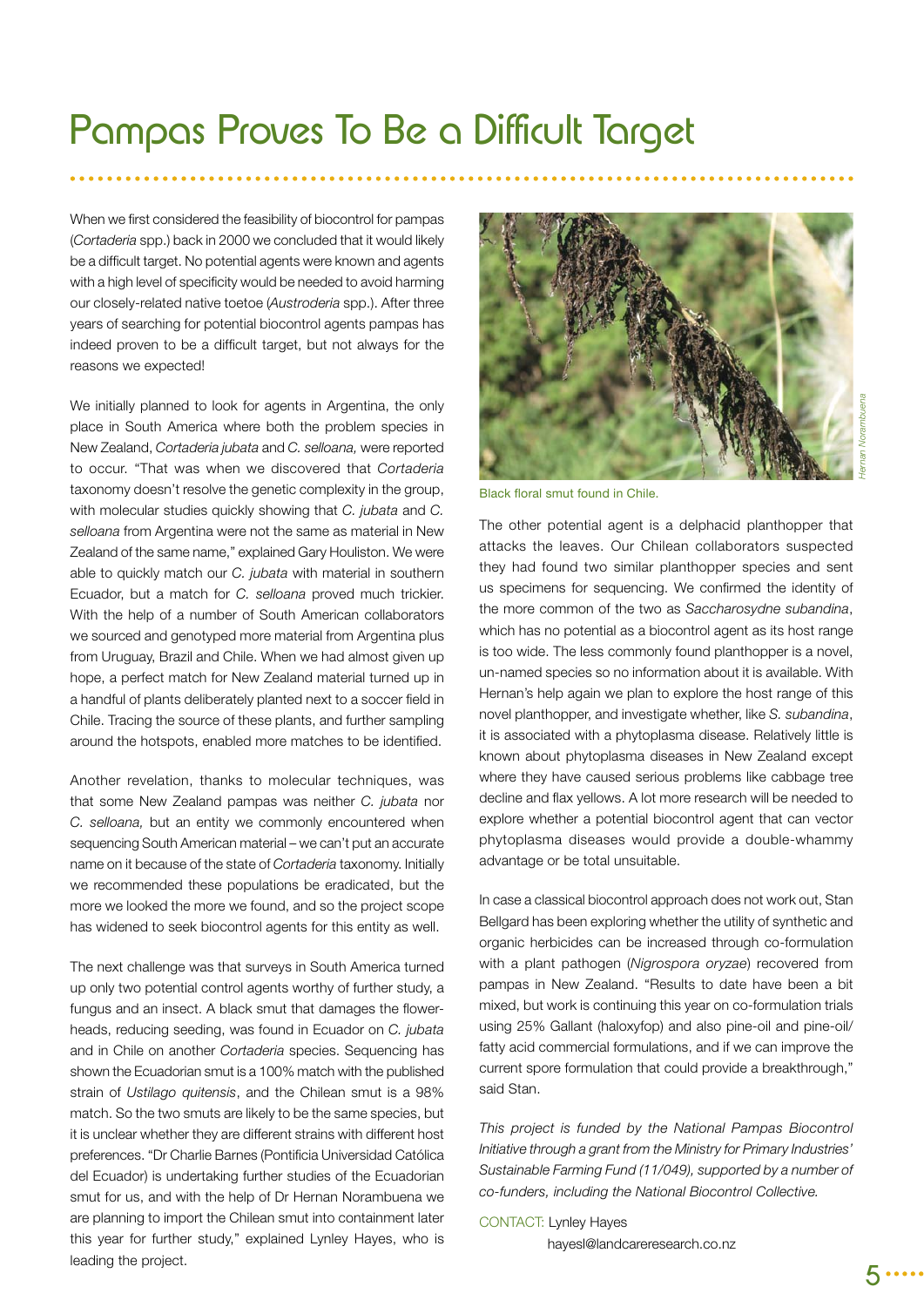### How Many Replicates Are Enough?

The buddleia leaf weevil (*Cleopus japonicus*) is now a wellestablished biocontrol agent for buddleia (*Buddleja davidii*). Since its first release in 2006 it has spread throughout both the North and South Islands. First identified as a possible control agent in the early 1990s, testing by Scion showed it could suppress buddleia growth and even kill the plants.

An essential step in the introduction of a new biocontrol agent is an assessment of the risk it poses to non-target species. Thoughtful experimental design and statistical analyses are needed to ensure valid results are produced and that their meaning can be interpreted correctly so that suitable agents are not rejected unnecessarily or unsuitable agents released.

"Of special concern in the buddleia weevil testing was the potential threat to *Hebe speciosa*, an endangered plant and a taonga quite closely related to buddleia," explained Toni Withers of Scion. The risk to *H. speciosa* was initially assessed by placing five larvae on leaves and monitoring their progress. In one of six replicates, one of the five larvae continued to feed and develop into a pupa, long after all the others died, but the ultimate fate of this pupa was lost. A second trial with double the number of replicates was then carried out. No larvae survived to pupation and approval was then given by the Environmental Risk Management Authority to release the weevil.

Plant species that do not support development of a candidate biocontrol agent during host-range testing are considered to be outside the fundamental host-range of that agent and not hosts. However, when a biocontrol agent is capable of rearing through to adult on a test plant it can be difficult to determine the risk of non-target attack. Clearly, if only a tiny proportion of individuals rear through on a test plant, compared to the target weed (as in the case of the buddleia weevil), then the test plant is unlikely to be a suitable host, but how much replication do you need before you can be certain that you aren't missing or dismissing a potentially important result? The more replication undertaken, the more the testing costs and the longer it takes  $-$  so it is important to find the right balance here.

Ideally, the number of replicates needed for any experiment should be established during the design phase. "One way to do this is to carry out a power analysis – a statistical technique to determine the sample size required for the results of an experiment to be statistically valid," explained Toni. Selecting a biologically relevant effect size (in this case the "effect" is percentage survival to pupation) can be a major limitation to power analysis. An alternative is to use a range of effect sizes to better understand the relationship between effect and



Comparison of sample sizes needed to be 80% confident of detecting a rare event (horizontal line).

sample sizes. Figure 1 provides an example showing that to confidently detect something that occurs often, or 10 times in 100, only 30 replicates may be necessary. Detecting a rarer event, something that occurs twice in 100, would require 300 replicates, while the detection of extremely rare events would require thousands of replicates.

Buddleia weevil on *H. speciosa* provides a useful retrospective case study to test the power analysis approach. The first trial could be viewed as providing a preliminary look for effects and effect size. With development to pupation observed in one out of six replicates, the effect could be assumed to be large. A second trial could then be designed using power analysis to ensure the inclusion of enough replicates (20–30) to ascertain whether the first trial had returned a false positive and whether pupation on the non-target was not a frequent event. If doubt still remained, a third trial using a higher sample size, say 100 replicates, could be run to confirm that pupation was indeed a rare event.

Other retrospective analyses have shown that unexpected non-target damage from weed biocontrol agents is extremely rare. However, given that with host specificity testing there is always a danger of false positive and false negative results, it is good to have additional tools that increase confidence in our predictions, which in turn help to maintain this safety record.

*This research was supported by the Better Border Biosecurity collaboration (B3) www.b3nz.org*. For further information see Withers TM, Carlson CA, Gresham BA 2013. Statistical tools to interpret risks that arise from rare events in host specificity testing. Biological Control 64: 177–185.

CONTACT: Toni Withers toni.withers@scionresearch.com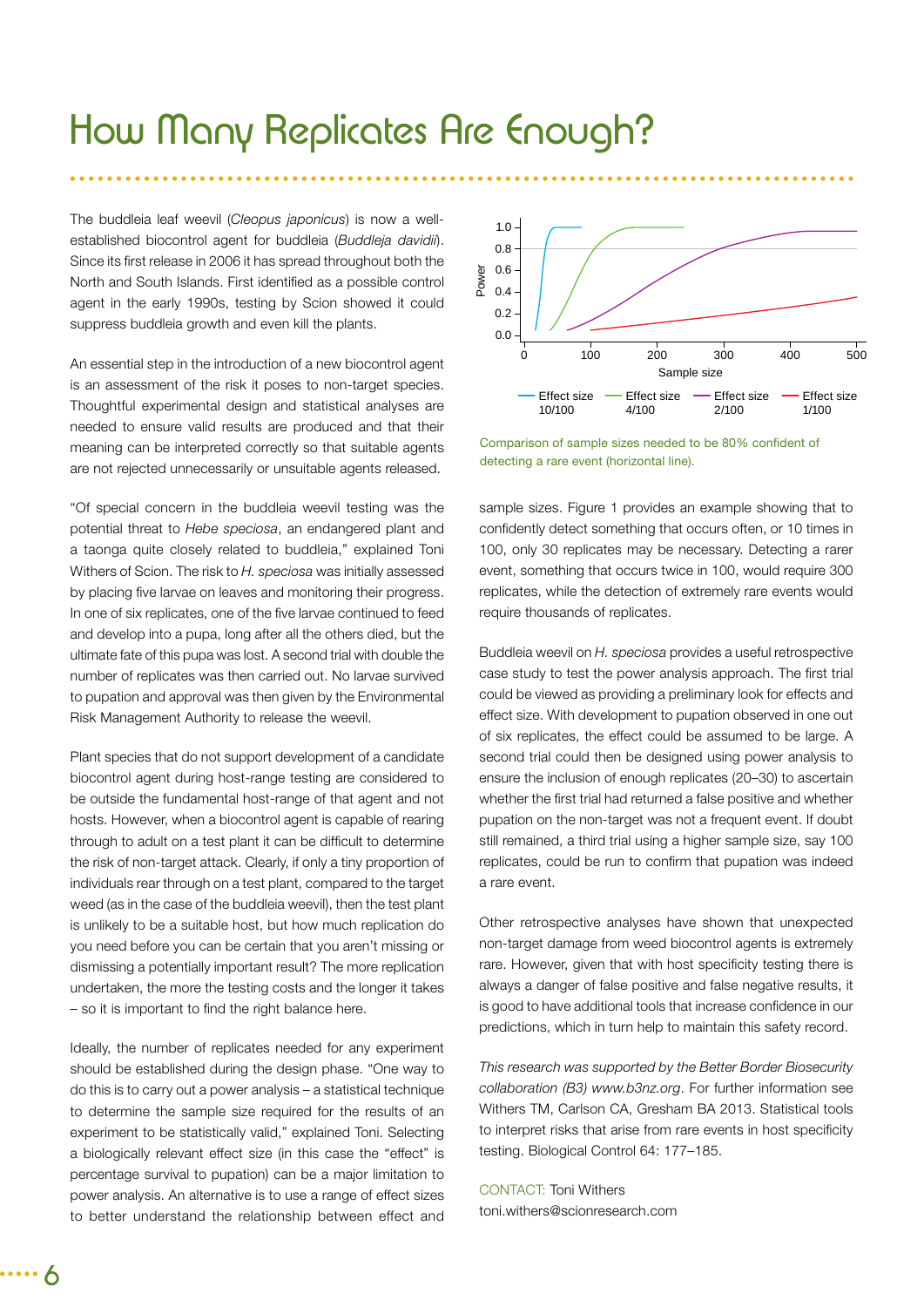## Summer Activities

Summer is a busy time in the world of biocontrol. Some activities you may need to schedule over the next few months are listed below.

Boneseed leafroller (*Tortrix* s.l. sp. "chrysanthemoides")

- Check release sites for feeding shelters made by caterpillars webbing together leaves at the tips of stems. Also look for "windows" in the leaves and sprinkles of black frass. Small caterpillars are olive-green in colour and become darker as they mature.
- Caterpillars can be harvested if you find them in good numbers. Cut off infested tips and wedge them into plants at new sites. Aim to shift at least 500 caterpillars to sites where scale insects and invasive ants are not present.

#### Broom gall mite (*Aceria genistae*)

- Check release sites for galls, which look like deformed lumps and range in size from 5 to 30 mm across.
- If galls are present in good numbers, late spring to early summer is the best time to undertake harvesting and redistribution. Aim to shift at least 50 galls to each site and tie them onto plants so the tiny mites can shift across.

#### Broom leaf beetle (*Gonioctena olivacea*)

- Check release sites by beating plants over a tray. Look for the adults, which are 2–5 mm long and goldish-brown (females) through to orangey-red (males) with stripes on their backs. Look also for greyish-brown larvae that may also be seen feeding on leaves and shoot tips.
- It is probably still a bit soon to begin harvesting and redistribution.

#### Green thistle beetle *(Cassida rubiginosa)*

- Check release sites for windows eaten into the leaves made by the adults and larvae. Adults are well camouflaged, being green, so it may be easier to spot the larvae, which have a distinctive protective covering of old moulted skins and excrement, and prominent lateral and tail spines.
- It should be possible to begin harvesting and redistribution at some sites. Use a garden-leaf vacuum machine and aim to shift at least 50 adults from spring throughout summer and into autumn. Be careful to separate the beetles from other material collected, which may include pasture pests.

#### Tradescantia leaf beetle (*Neolema ogloblini*)

 Check release sites, especially the older ones. Look for notches in the edges of leaves caused by adult feeding or leaves that have been skeletonised by larvae grazing off the green tissue. You may see the dark metallic bronze adults, but they tend to drop or fly away when disturbed. It may be easier to spot the larvae, which have a



Green thistle beetle adult.

distinctive protective covering over their backs. The white, star-shaped pupal cocoons may be visible on damaged foliage.

We would not expect you to find enough beetles to be able to begin harvesting and redistribution just yet.

#### Tradescantia stem beetle (*Lema basicostata*)

- Check release sites, especially the older ones. The black knobbly adults also tend to drop when disturbed, but look for their feeding damage, which consists of elongated windows in the upper surfaces of leaves or sometimes whole leaves consumed. The larvae inside the stems will also be difficult to spot. Look for stems showing signs of necrosis or collapse and brown frass.
- We would not expect you to find enough beetles to be able to begin harvesting and redistribution just yet.

#### Tradescantia tip beetle (*Neolema abbreviata*)

- Releases only began in 2013, but there is no harm in checking release sites. The adults are mostly black with yellow wing cases, but like the other tradescantia beetles tend to drop when disturbed. Larvae will also be difficult to see when they are feeding inside the tips, but brown frass may be visible. When tips are in short supply, the slug-like larvae feed externally on the leaves.
- We would not expect you to find enough beetles to be able to begin harvesting and redistribution just yet.

#### Other agents

You might also need to check or distribute the following this summer (for further details see http://www.landcareresearch. co.nz/publications/books/biocontrol-of-weeds-book):

- Broom seed beetle (*Bruchidius villosus*)
- Gorse colonial hard shoot moth (*Pempelia genistella*)
- Gorse soft shoot moth (*Agonopterix umbellana)*
- Gorse thrips (*Sericothrips staphylinus*)
- Ragwort crown-boring moth (*Cochylis atricapitana*)
- Woolly nightshade lace bug (*Gargaphia decoris*)

#### CONTACT: Lynley Hayes

hayesl@landcareresearch.co.nz